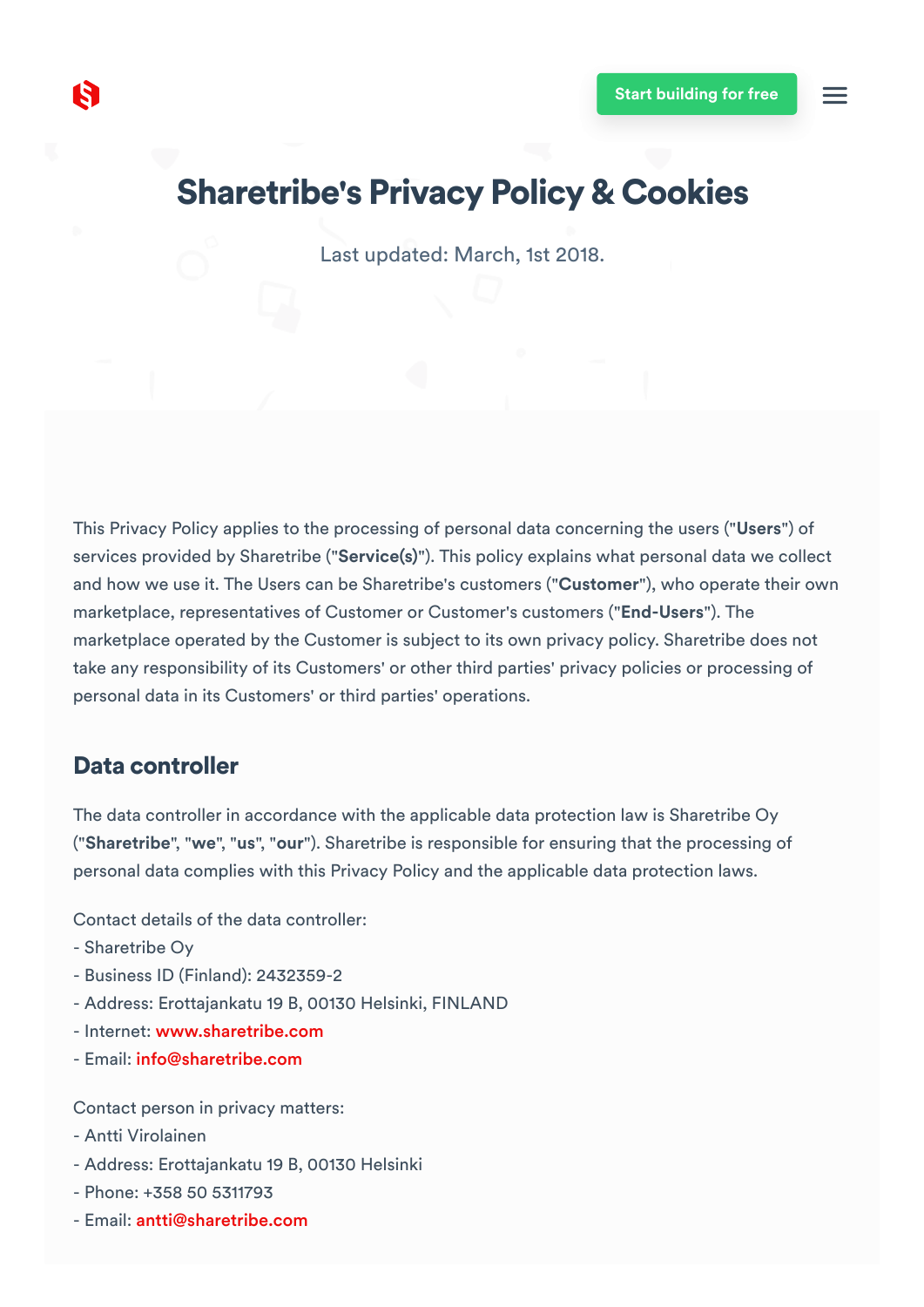## Collection of Personal Data

We collect Users' personal data through different means, which are explained below:

Most of the personal data we process is collected directly from the Users. Sharetribe may collect following personal data in the process of providing the Service:

- Basic information such as name, age, postal address, email address and phone number
- Details about User's employer (name, address, phone number, ID and VAT ID) should such information be considered to be personal data
- Authentication information such as sharetribe.com username and password, and if any third party service (e.g. Facebook) is used to sign in, the user ID of that service
- Information relating to the customer relationship such as bought services, their start and end times and information on their use
- Billing information

Following data is processed by Sharetribe's payments processor (currently Paypal and Stripe, subject to change):

Payment data, such as credit card number and expiration date

Sharetribe automatically collects and processes the following technical data about the User:

- IP address
- Geographical location data based on the IP address
- Service access times  $\bullet$
- Statistics on page views
- Any other automatically collected technical data

Furthermore, Sharetribe may also collect other anonymized statistics about the way the User uses the Services provided by Sharetribe.

# Legal basis and purpose of processing personal data

Sharetribe processes personal data for three main purposes:

## (1) Service

The primary purpose of collecting personal data is to provide the website sharetribe.com and Services, to issue accurate charges for the use of the Services and to manage the customer relationship. The processing of personal data in this case is based on the agreement between the Customer and Sharetribe. This concerns, for example, the data collected during the signing up for the Service, during the use of the Service and the technical data needed to run the Service in a secure manner and communications with Users.

## (2) Marketing and other communications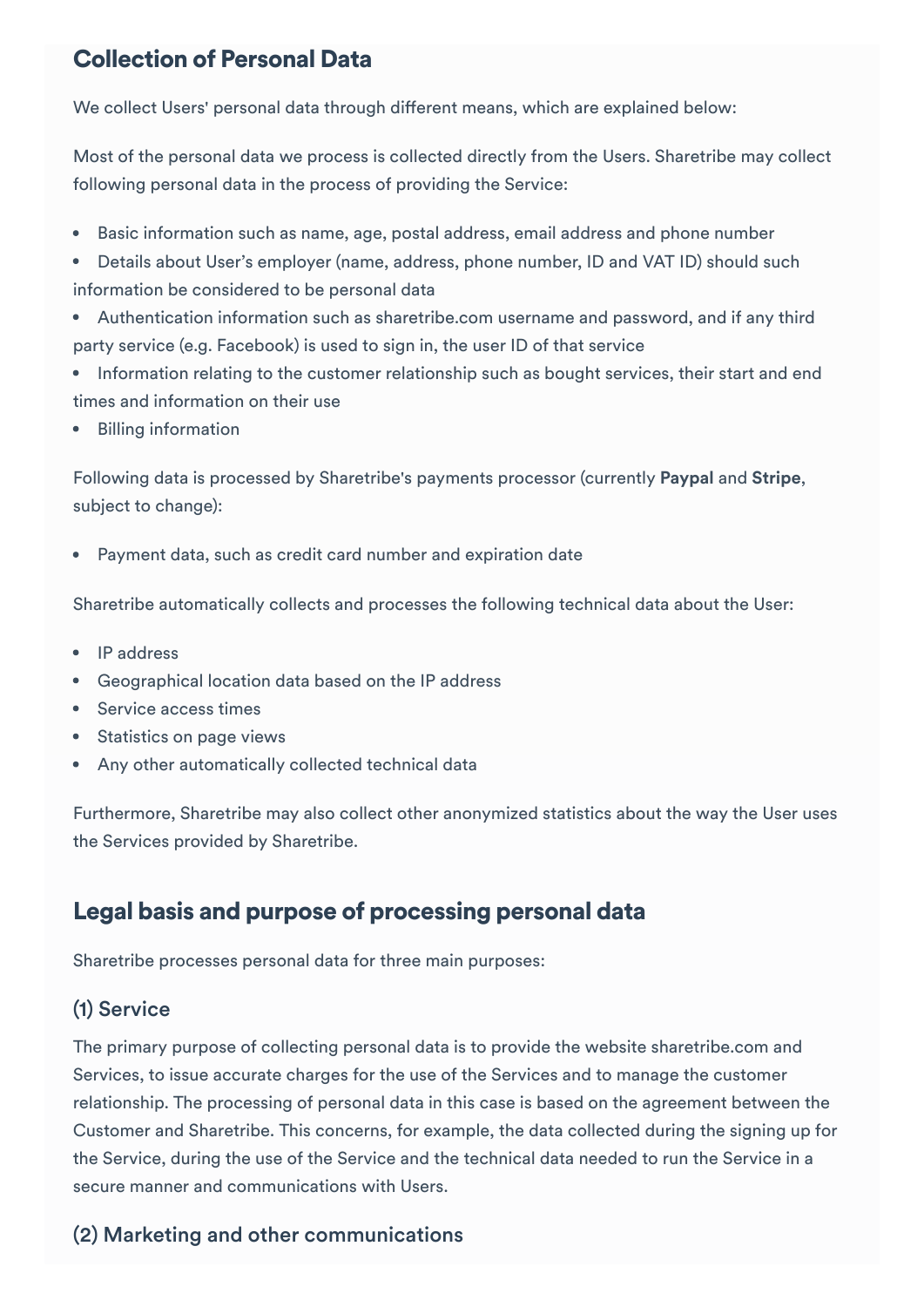Sharetribe may occasionally send its Customers (and End-Users when the relevant personal data has been collected by Sharetribe itself) email to inform about new features, solicit feedback, or provide information on what is going on with Sharetribe and its products, as well as the various marketplaces built using the sharetribe.com service. We base this on our legitimate interest to provide Users with relevant information as part of the Services and to promote our Services.

#### (3) Service development and research

We always work to make our Services better. Therefore, we may use the User's data to improve the Services. We base this processing on our legitimate interest to grow and develop. Sharetribe may also collect technical data for statistical purposes to compile anonymous, aggregated statistics, such as about the most popular marketplaces. Sharetribe may display information publicly to others in an aggregate format that does not reveal statistics of any single marketplace. Sharetribe does not disclose personal data other than as described below.

## Disclosures of Personal Data

We may disclose personal data to third parties in the following cases:

- Sharetribe may use subcontractors when providing its Services. Our trusted subcontractors work on our behalf, and do not have an independent right to use the personal data we disclose to them. Sharetribe discloses personal data to its subcontractors on a need to know basis when necessary to process such data on Sharetribe's behalf in order to provide Services. Subcontractors are subject to appropriate security and confidentiality requirements.
- When required by law such as to comply with requests by competent authorities or in response to a subpoena, court order or other governmental request;
- When we believe in good faith that disclosure is necessary to protect our rights, investigate fraud or to protect our Users' safety or rights.

If Sharetribe, or substantially all of its assets, are acquired, or in the unlikely event that Sharetribe goes out of business or enters bankruptcy, User information would be one of the assets that is transferred or acquired by a third party. You acknowledge that such transfers may occur, and that any acquirer of Sharetribe may continue to use your personal data as set forth in this Privacy Policy.

# Transfer of personal data outside of EU/EEA

When necessary and to the extent required for the successful provision of the Services, personal data may be transferred to third parties outside of EU/EEA. Sharetribe or its subcontractors shall not transfer personal data outside of EU/EEA without adequate safeguards required by applicable data protection law, such as standard contractual clauses. Sharetribe may also use Privacy Shieldcertified subcontractors located in the U.S. For more information about the Privacy Shield framework developed by the U.S. Department of Commerce and the EU Commission and the related principles concerning processing of personal data, please see [here](https://www.privacyshield.gov/welcome).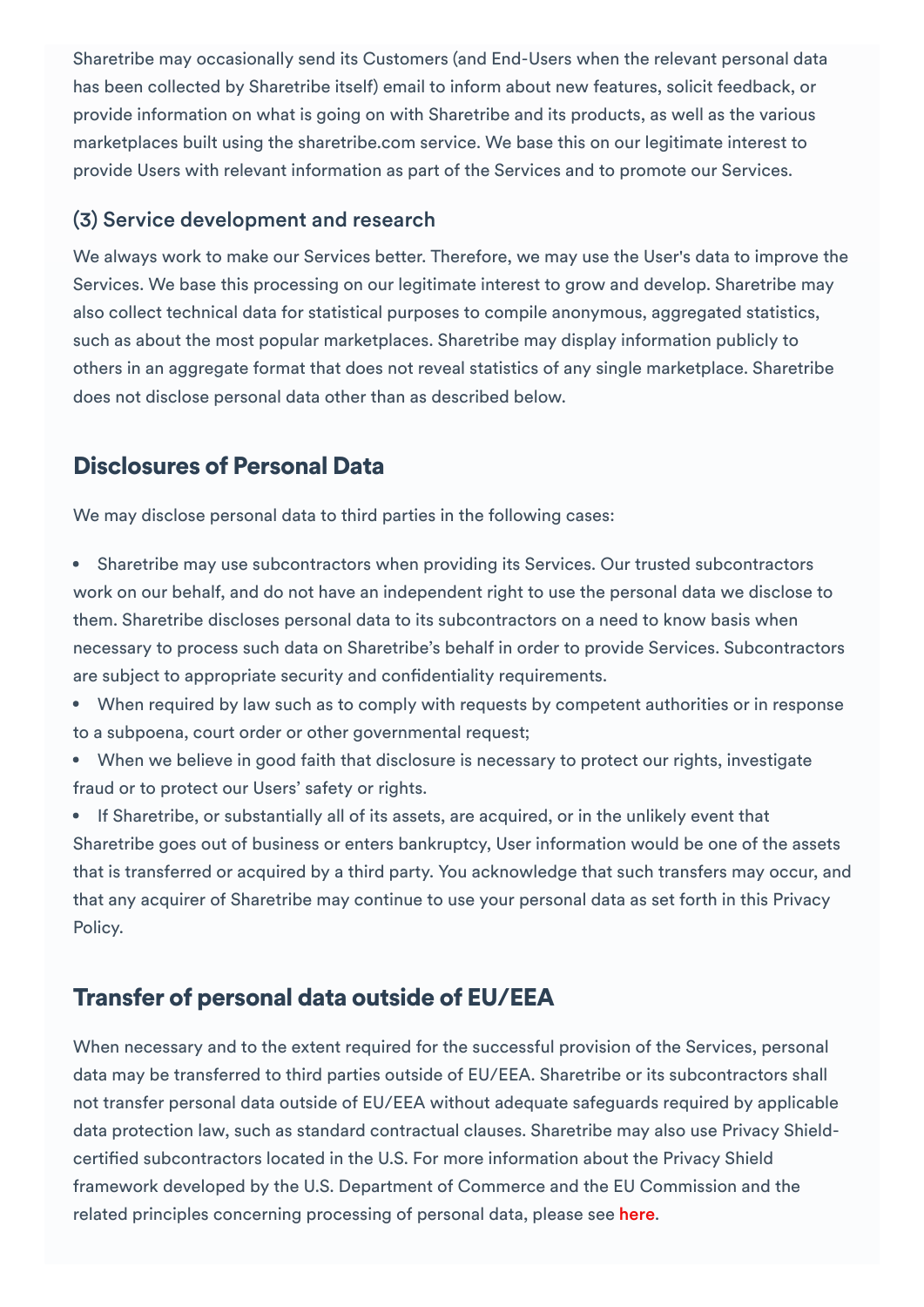## **Cookies**

Cookies are pieces of data which are received and transmitted by a User's device when the User is using Sharetribe's Services or website. Sharetribe may use cookies and similar techniques to provide functionality of the Services, to enhance the user experience and to identify Users and how they use the Services. We use cookies, for example, to login and logout authentication, to remember session allowing Users to continue the session in case of time-out and to prevent unauthorized use of the Services. The User may prohibit the use of cookies or remove cookies from the browser settings. However, cookies are important part of how the Service works, so limiting the use of cookies may affect the functionality of the Service.

Sharetribe uses third party cookies for various purposes. We may use third party cookies for statistical purposes to compile anonymous, aggregated statistics, such as to estimate number of Users and detect which parts of the Service Users find most useful, and identify features that could be improved. For such purposes, we use third party cookies, such as Google Analytics, to help analyze how our Users use the Service. The technical usage information (including IP address) generated by the cookie about use of the Service is transmitted to such third parties to compile statistical reports.

Sharetribe may also use third party cookies for marketing purposes to collect information about Users' browsing habits and to remember visits in order to make advertising more relevant to that User and to his or her interests. These cookies are usually placed by third party advertising networks and social media providers, such as Doubleclick, Google Adwords and Twitter. A list of used third parties is available [here](https://www.sharetribe.com/third-parties/).

## Retention of personal data

The User's personal data will be retained only for as long as necessary to fulfil the purposes defined in this Privacy Policy. When the User's personal data is no longer required by law or rights or obligations by us or the User, we will delete the personal data. In most cases, personal data will be deleted upon termination or expiry of the agreement between the Customer and Sharetribe or upon the Customer's written request. Please note that Sharetribe may have a right to retain some data even after termination of the agreement for billing purposes.

Exceptionally, Sharetribe may retain personal data for a longer period if we have a legitimate reason or an obligation to store data for the purposes of criminal investigation or other corresponding reason.

## Users' rights

A User has the right to access the data on him/her and upon request, obtain a copy of the data. Such request shall include information that is necessary for retrieving the data and shall be made using a personally signed document which can be addressed to the contact person provided in this Privacy Policy. Sharetribe rectifies, erases or supplements possibly erroneous, unnecessary,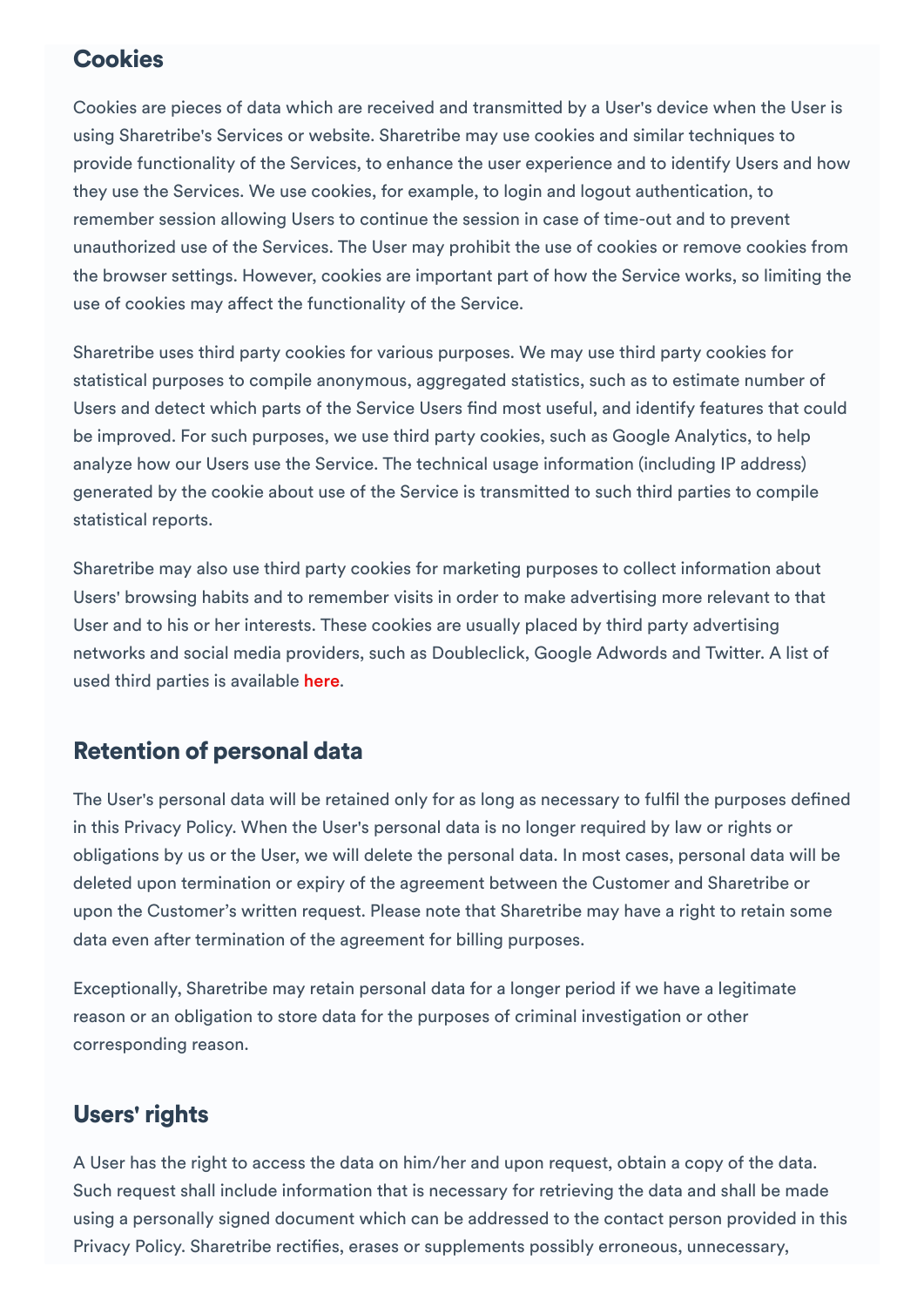incomplete or obsolete personal data at its own initiative or at the request of User concerned. The User is advised to contact Sharetribe's contact person provided in this Privacy Policy to correct any possibly erroneous data.

Users have the right to prohibit Sharetribe to process personal data for purposes of direct marketing. Sharetribe advises the Users to notify Sharetribe's contact person provided in this Privacy Policy of such possible prohibitions in writing. Users also have a right to data portability to the extent granted by applicable data protection rules. Data portability refers to a right to receive own personal data in a structured, commonly used machine-readable format and transmit your personal data to another data controller.

If a User thinks there is a problem with the way Sharetribe is processing personal data, the User has a right to file in a complaint to a data protection authority in the EU. In Finland the competent authority is the Data Protection Ombudsman. The User may contact Finnish Data Protection Ombudsman through this [link](http://www.tietosuoja.fi/).

# Privacy Policy Changes

Sharetribe may change this Privacy Policy from time to time. Sharetribe recommends that the Users regularly access the Privacy Policy to obtain knowledge of any possible changes to it. We will provide the date of the Privacy Policy to allow Users to see changes. Sharetribe will inform Users of possible changes by using reasonable and available channels.

# Let's build a marketplace!

- **↓ Launch quickly**
- Expand on-demand
- ✔ Support every day

Start building for free